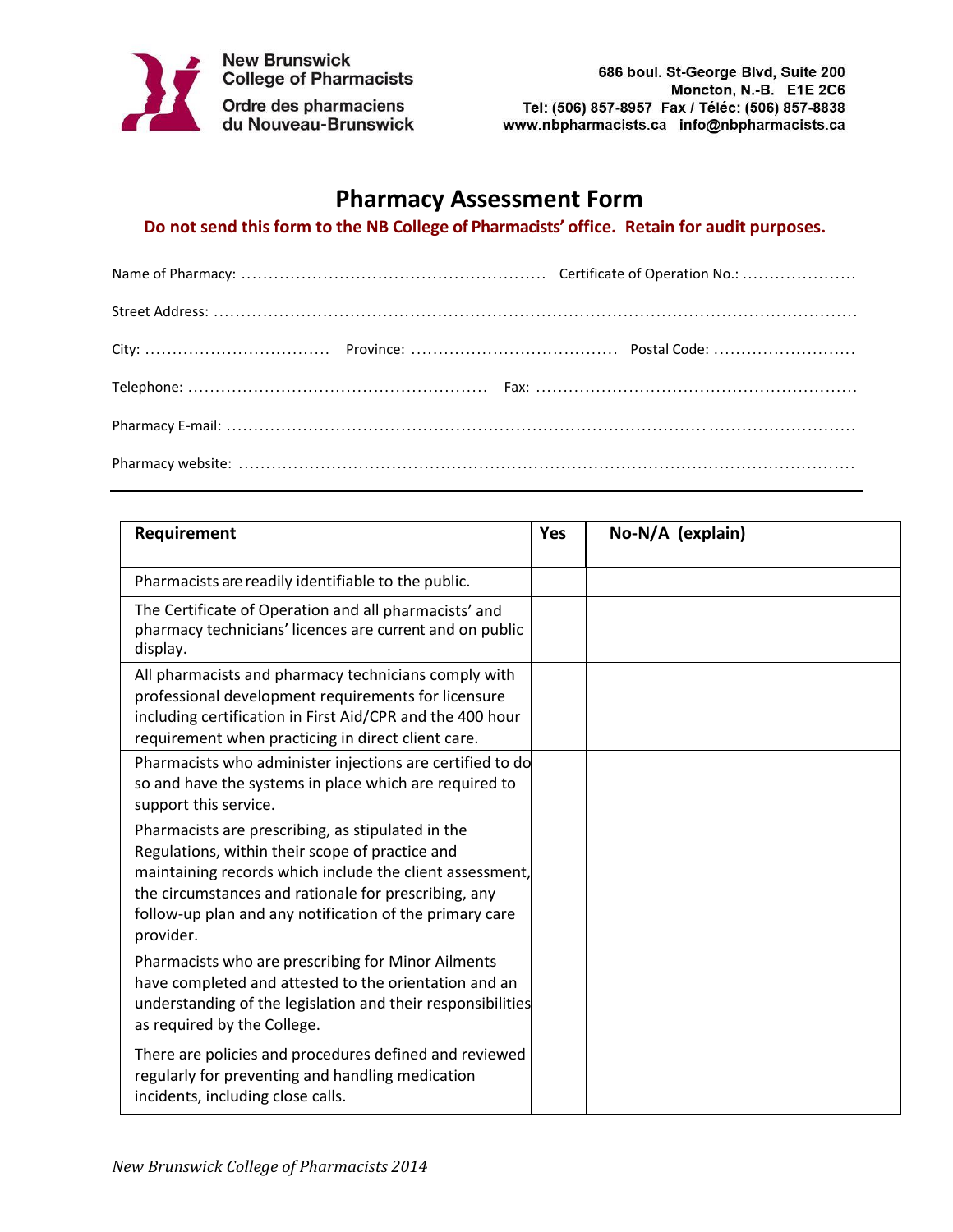

Ordre des pharmaciens<br>du Nouveau-Brunswick

| There is adequate reference material, appropriately<br>suitable for the scope of practice, either paper or<br>electronic, including internet access for the purpose of<br>e-mail and research.                                                                                                                        |  |
|-----------------------------------------------------------------------------------------------------------------------------------------------------------------------------------------------------------------------------------------------------------------------------------------------------------------------|--|
| The dispensary is accessible to the public in-person and<br>by telephone where required for the type of service.                                                                                                                                                                                                      |  |
| The dispensary is designed to discourage entrance by<br>unauthorized persons but encourage and facilitate<br>discussion between a client and the pharmacist, where<br>required for the type of service.                                                                                                               |  |
| There is a semi-private consultation area.                                                                                                                                                                                                                                                                            |  |
| There is a private consultation room which ensures<br>patient privacy and confidentiality.<br>(required by July 1, 2017)                                                                                                                                                                                              |  |
| Clients are counselled on all new prescriptions and<br>offered the opportunity for consultation with a<br>pharmacist when procuring a refill of a prescription in<br>accordance with the NB Pharmacy Regulations and<br><b>Standards of Practice.</b>                                                                 |  |
| The pharmacy premises are secured with suitable<br>security measures (construction, locks and/or alarms<br>and/or cameras) to prevent and detect unauthorized<br>entry.                                                                                                                                               |  |
| Staff present in the dispensary after hours perform<br>limited activities such as inventory control, distributive<br>activities such as generating prescription labels,<br>replenishing drug stock, 3 <sup>rd</sup> party billing, etc. and no<br>activities requiring the presence of a pharmacist are<br>performed. |  |
| There is space in the dispensary for washing<br>utensils used in the preparation, service, or<br>storage of drugs where required for the type of<br>service.                                                                                                                                                          |  |
| The dispensing and compounding equipment and<br>facilities are adequate and appropriate to support the<br>services provided.                                                                                                                                                                                          |  |
| There is adequate counter space for the prescription<br>volume processed.                                                                                                                                                                                                                                             |  |
| There is a supply of hot & cold water adequate<br>for the efficient operation of the pharmacy.                                                                                                                                                                                                                        |  |
| The dispensary is kept clean, uncluttered and free from<br>conditions that might injuriously affect its efficient<br>operation or the drugs prepared therein.                                                                                                                                                         |  |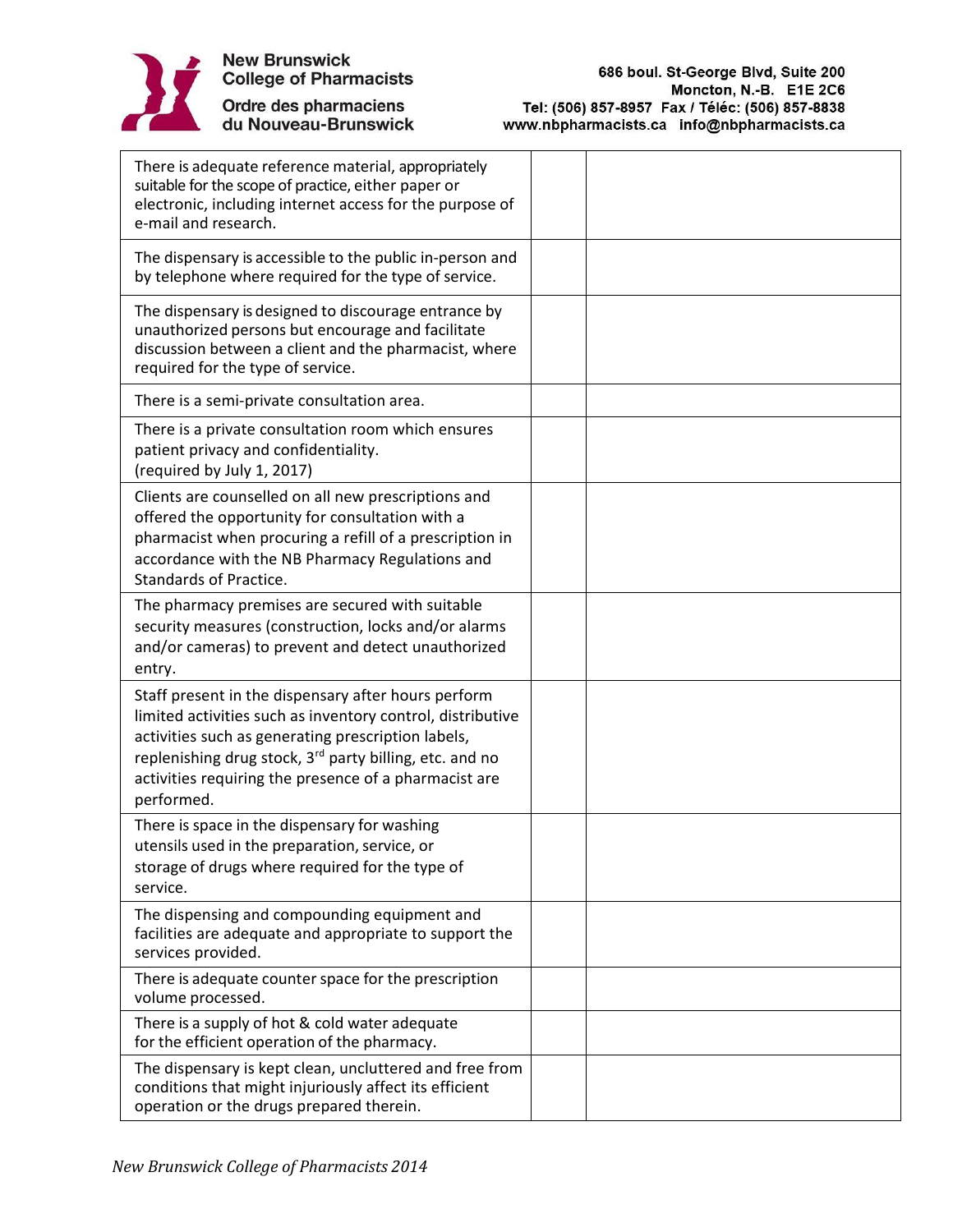

| The refrigerators for the storage of drugs are<br>functioning properly, clean and defrosted, have a<br>thermometer to monitor temperature and are not                                                         |  |
|---------------------------------------------------------------------------------------------------------------------------------------------------------------------------------------------------------------|--|
| accessible to unauthorized persons.                                                                                                                                                                           |  |
| Computer screens are positioned to prevent<br>visibility by the public and unauthorized persons.                                                                                                              |  |
| Containers used for dispensing drugs are light and child<br>resistant as required.                                                                                                                            |  |
| The equipment for the receipt of electronic<br>transmissions is located within a secure area to protect<br>the confidentiality of the client information.                                                     |  |
| There are sufficient containers for storing refuse<br>in a sanitary manner.                                                                                                                                   |  |
| Systems are in place for disposal of information to<br>ensure client confidentiality. (e.g. vials, paper, etc.)                                                                                               |  |
| The dispensary is equipped with an adequate supply of<br>drugs and medicines for the services provided.                                                                                                       |  |
| Drug products are compounded in accordance with<br>recognized professional standards with regards to<br>composition, preparation, packaging and sterility of the<br>final products, where applicable.         |  |
| There is appropriate security and storage of all Schedule<br>I, II, and III drugs and controlled drug substances.                                                                                             |  |
| There is an area for the storage and controlled<br>distribution of drugs by a pharmacist as required by<br>Schedule II and the Controlled Drug Substances Act.                                                |  |
| There is an area suitable for the storage or display of<br>those drugs and medicines which should be distributed<br>under the direct audio-visual supervision of a<br>pharmacist as required by Schedule III. |  |
| Controlled drugs, when stored in open shelf areas, are<br>dispersed with regular inventory.                                                                                                                   |  |
| Drug inventory is checked regularly for expired product<br>and outdated drugs are stored securely and separately<br>from regular inventory.                                                                   |  |
| Drugs are disposed of safely and controlled substances<br>are disposed in accordance with the Controlled Drug<br>Substances Act.                                                                              |  |
| Medications dispensed in compliance packaging conform<br>to requirements with regard to packaging, labelling and<br>storage.                                                                                  |  |
| Any participation in central fill arrangements has been<br>authorized by the College.                                                                                                                         |  |